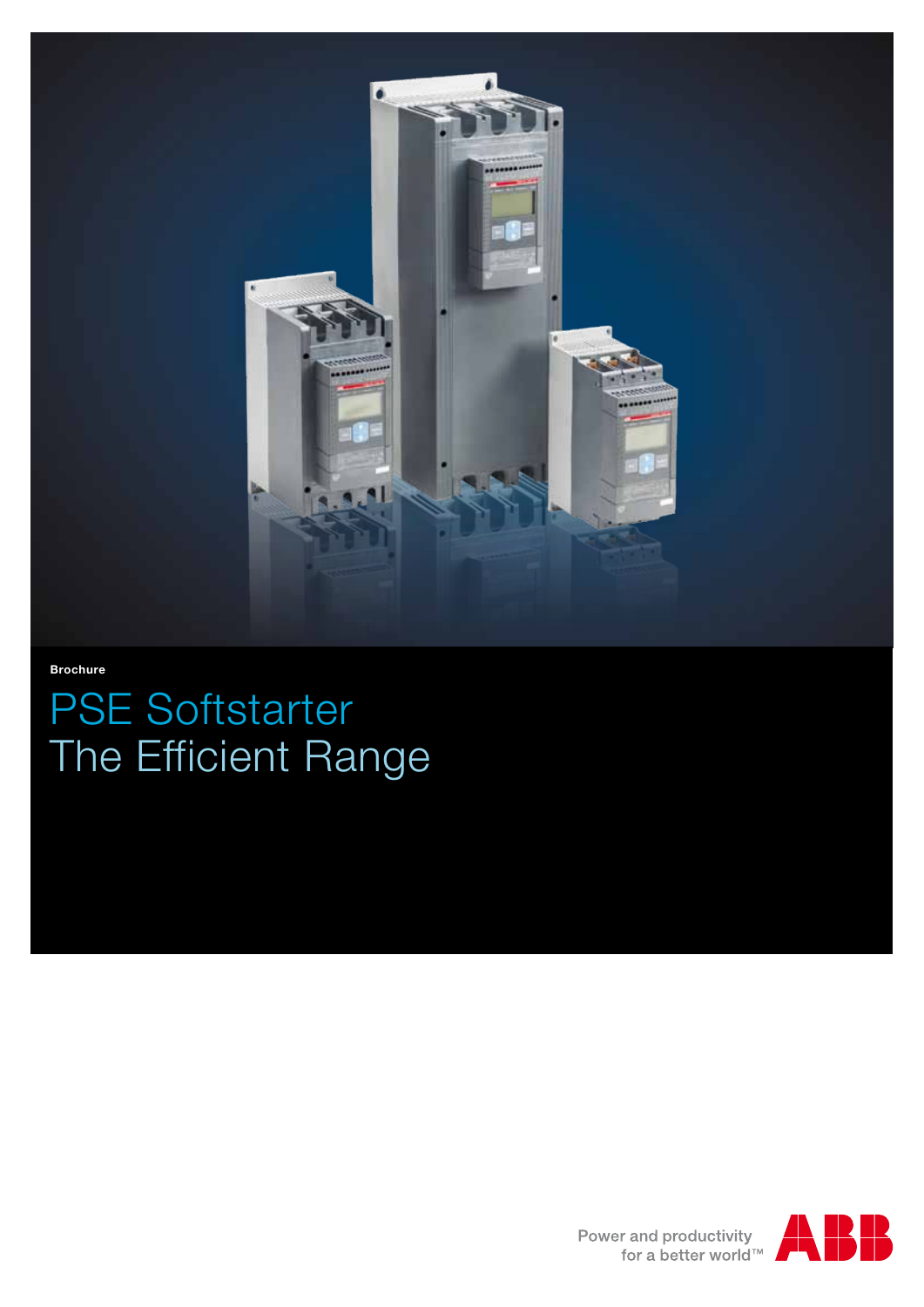# The PSE Softstarter – Easy and Reliable with LCD display and torque control



## Functionality ABB Softstarters – the complete offer



Motor size

The PSE softstarter is the latest addition to the ABB softstarter family, which now consists of four different ranges: PSR, PSS, PSE, and PST(B). This makes it possible to find a suitable softstarter for almost any imaginable application and segment, while making sure that the needs of our customers are fulfilled.

The PSE softstarter is the world's first compact softstarter with torque control and LCD display. It is developed in close cooperation with customers to ensure that the product fulfills their important needs.

The PSE softstarter is ideal for any application where space is limited, but where advanced functionality is still required. It is suitable for all common applications such as pumps, fans, compressors, conveyor belts, and more.

# **Easy**

One of the most important features of any electrical device is that it is easy to set-up and easy to use. The PSE softstarter is equipped with a language neutral backlit display and an easy-to-use four button keypad. In addition, the built-in by-pass provided in this compact unit reduces the number of connections, making it easy to mount and ultimately decreasing both time and cost of the installation.

## Reliable

The PSE softstarter is designed to ensure exceptional reliability, even in tough and harsh environments. Features such as torque control eliminates water hammering, and thereby, greatly reducing the mechanical stress on pump systems and provides a more reliable operation with less downtime.

### **Efficient**

Knowing what the customers want has made it possible to design a softstarter that really fulfills their needs, without adding unwanted complexity. This gives excellent value for money and, together with the built-in by-pass for energy saving, makes the PSE softstarter a very efficient choice.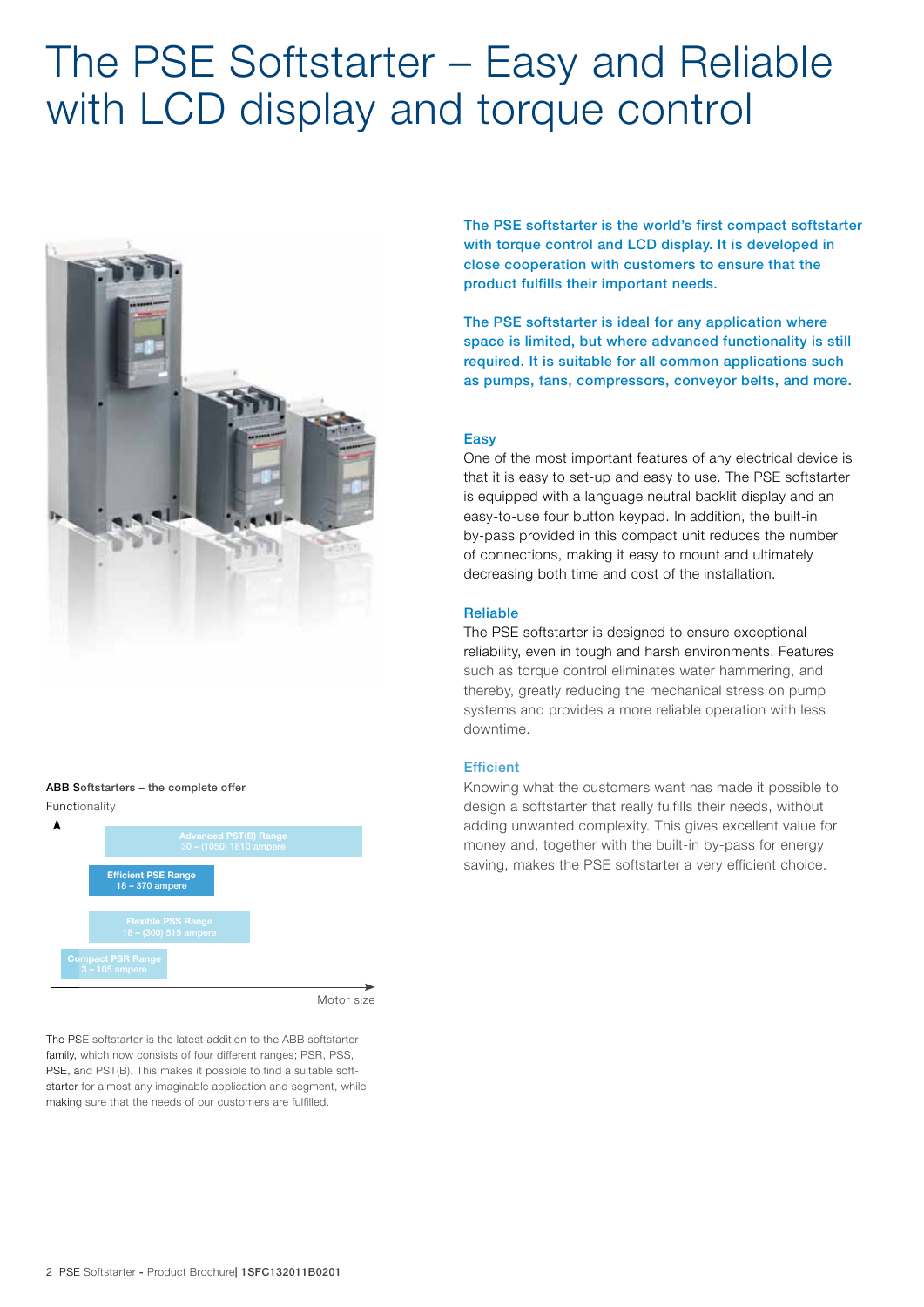# Developed in cooperation with customers? Naturally.

As a part of the development process, we at ABB conducted deep interviews with key customers from all around the world. As a result, we all learned more about the customers' processes and how they want to use softstarters. New trends in the market were identified, and most importantly, the true needs of various customers were realized. We also learned that the current ABB softstarter portfolio could be even better when complimented with an additional product to optimize our offer. Based on these findings, the efficient PSE softstarter was developed. The new PSE softstarter combines the most important functions from the advanced PST(B) with the cost efficient design of the compact PSR. This in combination with the built-in by-pass for energy saving, will for many customers be the most efficient choice.

#### "This was the first time anyone asked us in advance about our true needs"

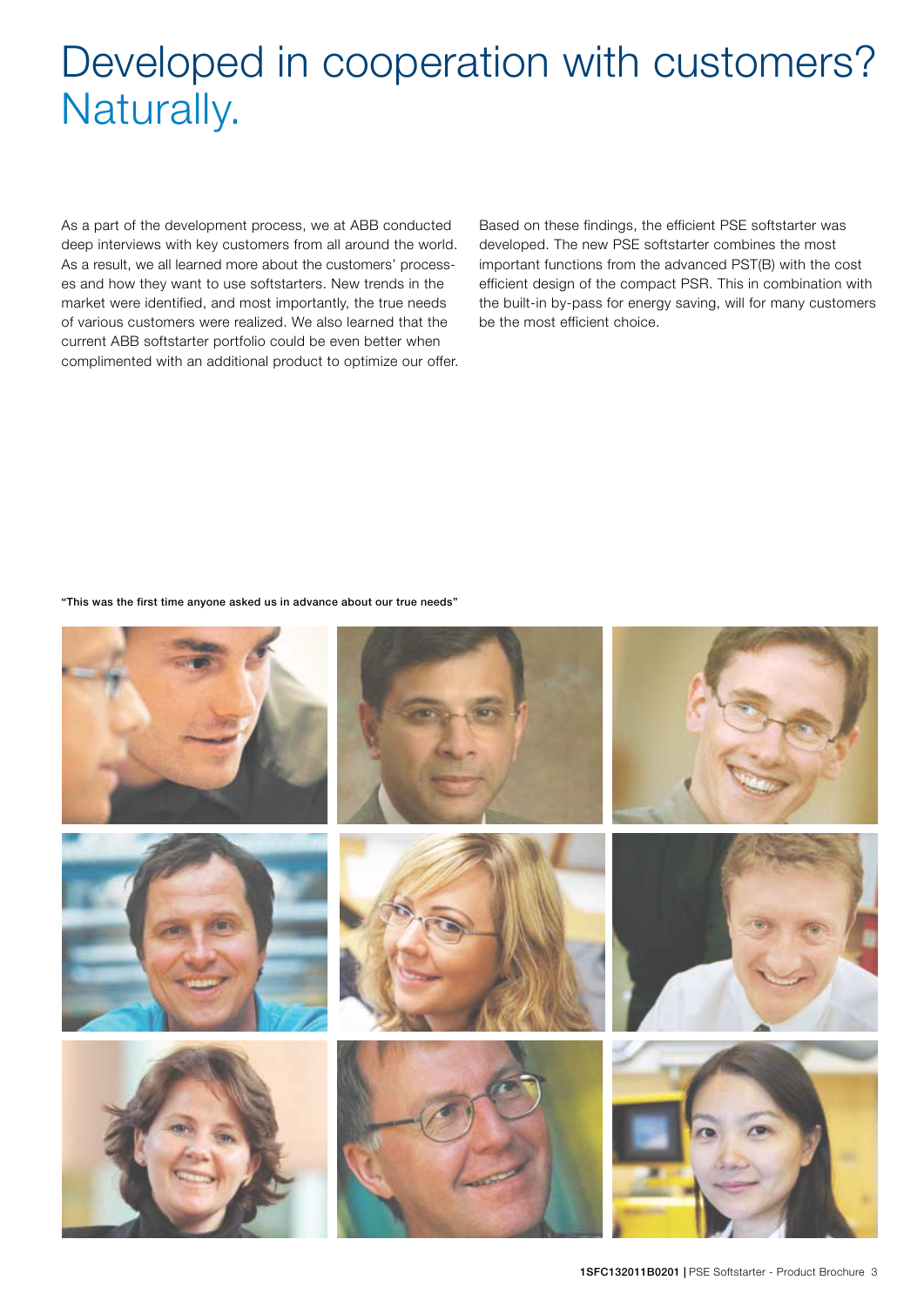# The only compact softstarter with LCD display



The PSE softstarter can be used for almost any application, for instance a fan.



The keypad and display of the PSE softstarter provides easy and intuitive set-up and operation.

The PSE softstarter is the first truly compact softstarter equipped with a LCD display and a keypad. This not only makes it easy to set-up, but also makes it possible to see important status information such as current and voltage during operation. To simplify the use of the PSE softstarter even more, the language independent LCD display is illuminated.

### Set-up

Each function is clearly marked with its own icon which is made possible thanks to the LCD technology. With just a few clicks on the keypad, settings can be easily viewed and adjusted.

# **Operation**

While operating the softstarter, the display provides crucial operational data such as voltage or current, which is not accessible on softstarters without a display. The HMI also includes four LEDs to easily overview operational status.

### External keypad

Using the optional external keypad, which is identical to the fixed HMI, the softstarter can be set-up and monitored from the panel door. The external keypad can also be used to transfer parameters between different softstarters.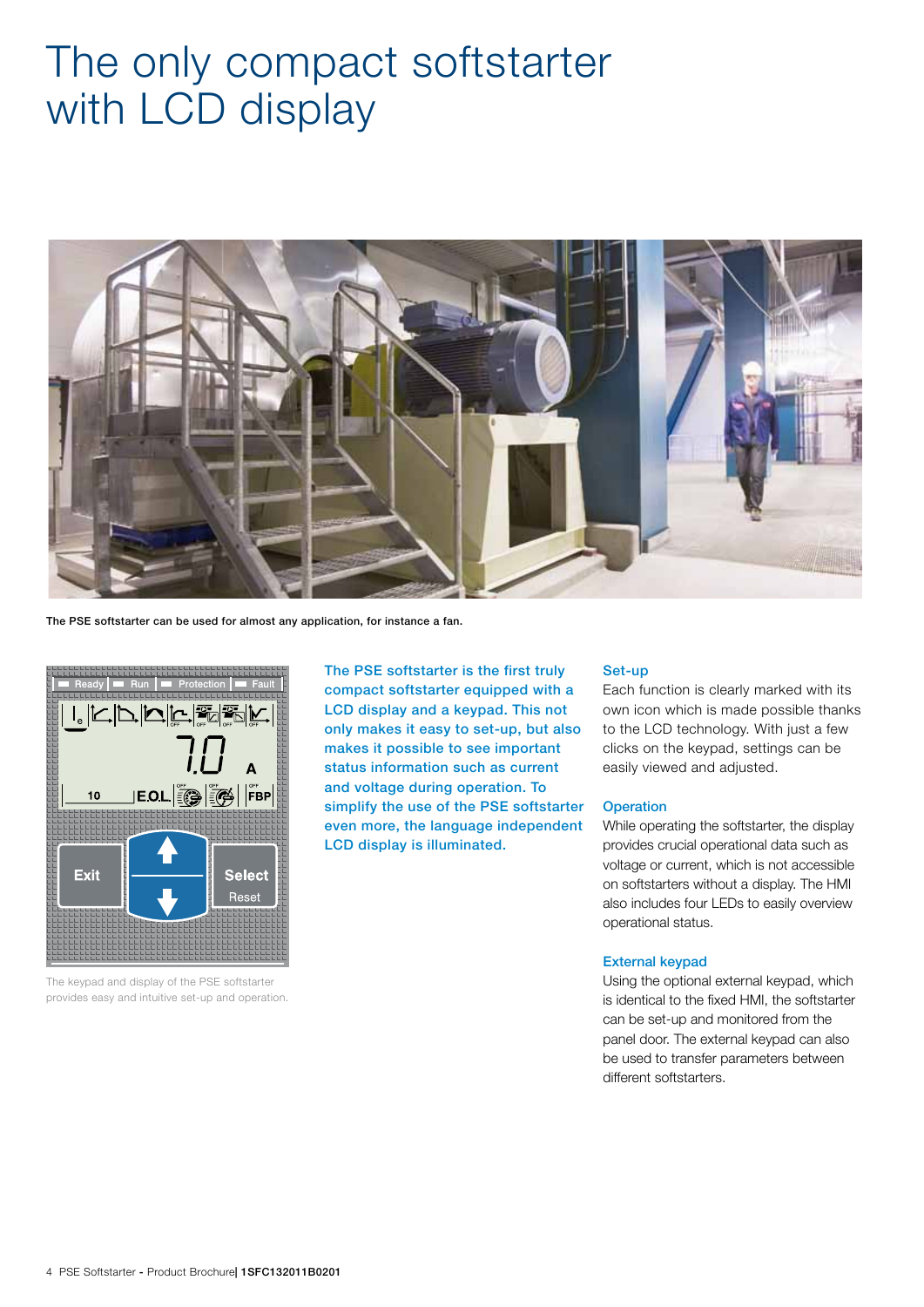# A reliable softstarter with torque control? Certainly.



One of the most important market needs is reliability. It has been our main focus during the whole development process of the PSE softstarter, and has been considered in every decision taken. Our aim has been to both create a reliable product and to achieve process reliability.

Torque control is especially designed to prevent water hammering when stopping pumps.

# The problem with water hammering

One of the very biggest challenges in all pumping applications is water hammering. This is the phenomenon that appears when the pump is stopped too fast, and the water in the system crashes into the pump and valve with a tremendous force. This can be heard like a very loud banging sound and in larger systems there will be huge vibrations. During a single stop of the motor this is merely an inconvenience. However, water hammering at every stop, day in and day out, will quickly wear out the valve, the pump and the pipes leading to an increased need for service and repair, and even worse, to unplanned down time.

# Eliminate water hammering with torque control

Water hammering can be limited or totally avoided by slowing down the speed of the pump gradually. But since many pump systems are very complex it is crucial to slow down the pump in just the right way, in order to avoid water hammering. This is the reason why ABB has had a close cooperation with pump manufacturers for several years; just to find the optimal way to stop a pump.

Torque control, which is developed to avoid water hammering, has only been available in the most advanced, largest, and most expensive softstarters. With the PSE softstarter however, this advanced functionality is now available in a much more compact unit.

# Coated circuit boards

In many cases, customer installations must withstand very tough environment conditions. This may vary from dry, humid, cold, and warm conditions. In addition, corrosive gases and acids may exist in for instance wastewater plants. All these conditions can shorten the life length of the product and can cause unplanned process down time. To make the softstarter much more resistant towards these tough environments, all the circuit boards have a protective coating. This will ensure a reliable operation and reduce the downtime.

# Reliable process

Reliability does however not only concern a single product. The whole process has to be reliable. Naturally, the new PSE softstarter is equipped with features that reduce the mechanical wear of the equipment, limiting voltage fluctuations on the network and protecting both motor and equipment from damage. All of this will contribute to a very reliable process.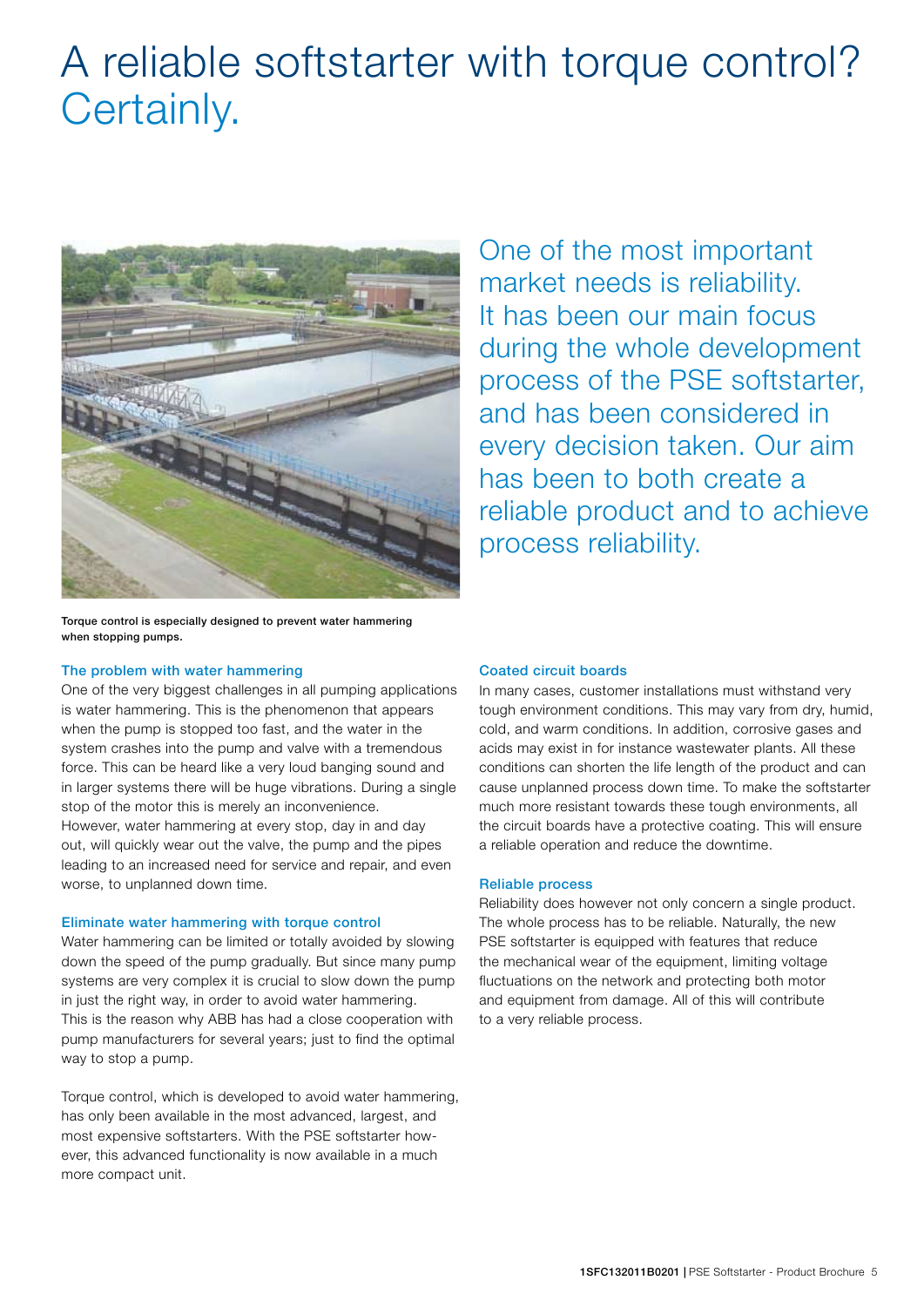# PSE Softstarter – the Efficient range Features and Benefits



### Product description

- Wide rated operational voltage 208–600 V AC
- Wide rated control supply voltage 100–250 V, 50/60 Hz
- Rated operational current 18 to 370 A
- Wide ambient temperature range, -25 to +60 degrees Celsius
- Coated circuit boards for reliable operation in harsh environments
- Built-in by-pass on all sizes, saving energy and reducing installation time
- User friendly HMI with illuminated language neutral display and four button keypad
- Torque control for excellent control of pumps
- Current limit, adjustable between 1,5-7xIe
- Motor overload protection with classes 10A, 10, 20 and 30
- Motor underload protection and locked rotor protection
- Kick start to start jammed pumps or conveyor belts
- Analog output showing operational current, 4-20 mA
- Prepared for fieldbus communication using Profibus, Modbus, Devicenet or CANopen

### Built-in by-pass

Using by-pass after reaching full voltage will greatly reduce the power loss, and thereby save energy. In the PSE softstarter range, the by-pass is built-in on all sizes, which will give a very compact starting solution and reduce the need for wiring during installation.

### Motor protection

The PSE softstarter is equipped with built-in electronic overload protection, protecting the motor from overheating. Since no additional overload device is needed, our efficient design saves both space, installation time, and ultimately money. The PSE softstarter can detect a stalled motor thanks to the locked rotor protection. This further protects your equipment. Finally, the built-in underload protection can be used to detect broken belts and dry pumps which cause low loaded motors, thereby preventing damage and saving energy.

### Kick start

Sometimes a high starting torque is required to overcome the initial friction of, for example, jammed conveyor belts or pumps. An activated kick start provides the necessary torque to allow the application to break loose and the start ramp will then still ensure a soft start.

# Analog output

The analog output terminals can be connected to an analog current meter to show the current during operation and thereby eliminating the need for an additional current transformer. The analog output signal can also be used as an analog input to a PLC.

# Fieldbus communication

With the use of an optional connection device, the PSE softstarter can be connected to a PLC system using the ABB FieldBusPlug, offering all common protocols. Using the fieldbus system the softstarter can be set-up, monitored, and controlled from the PLC.

### More information

For further information, please explore the Softstarters Main Catalog (1SFC132005C0201), the Softstarters Complete Range Panorama (1SFC132009B0201), the Softstarters Solutions for Water and Wastewater Management (1SFC132010B0201) or visit www.abb.com/lowvoltage.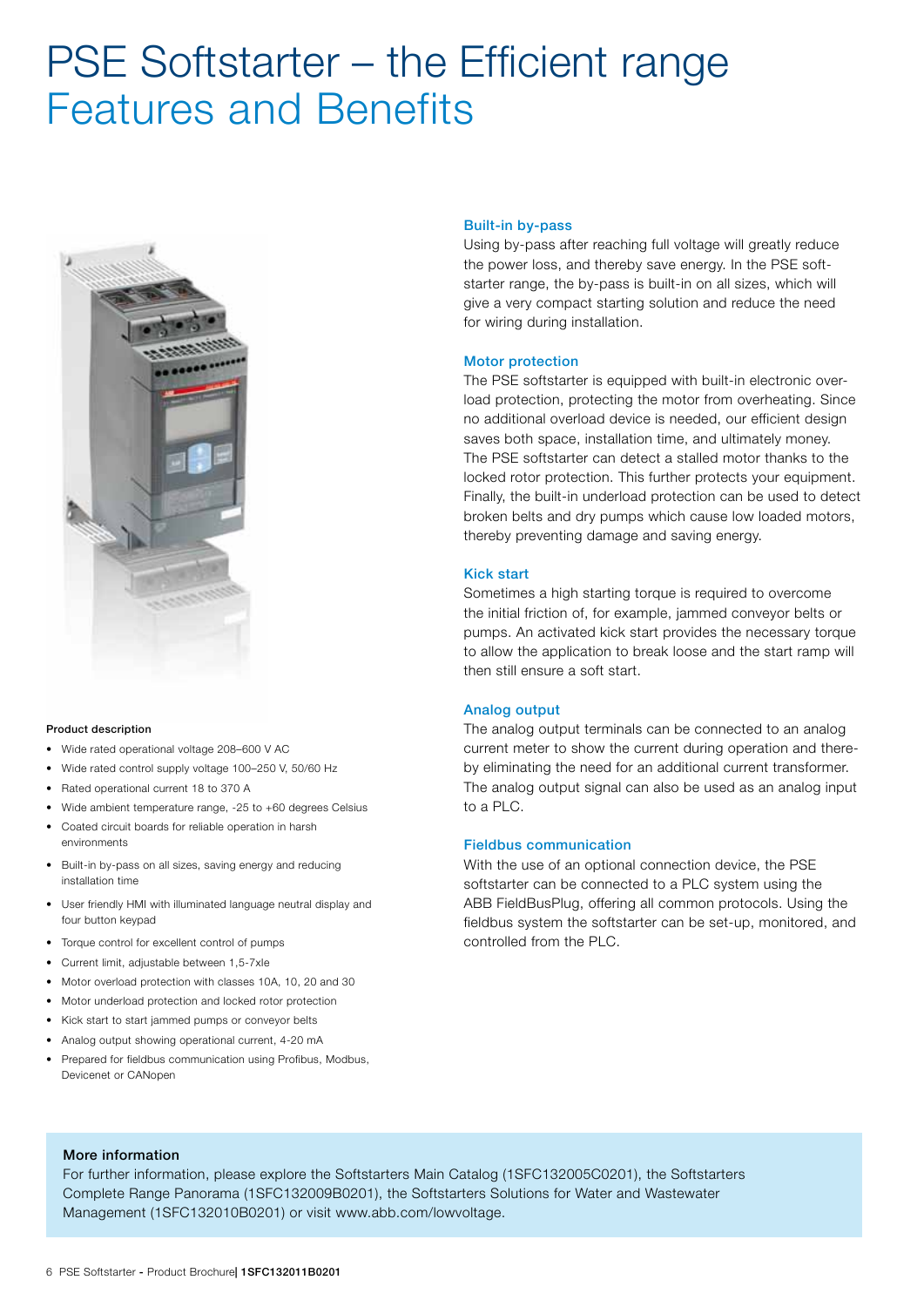# Ordering details

# Normal starts, class 10, In-line

500 V Pe kW

PSE18 ... PSE370

400 V Pe  $kW$ 

230 V Pe kW

Rated operational voltage, U<sub>2</sub>, 208 - 600 V AC Rated control supply voltage, U<sub>s</sub>, 100 - 250 V AC, 50/60 Hz Motor power

> IEC Max rated operational current I<sub>e</sub><br>A



PSE18 ... PSE105



PSE142 ... PSE170

# *Heavy duty*

Weight kg 1 piece



|                                                                                                                                       | Heavy duty starts, class 30, In-line |  |  |  |  |
|---------------------------------------------------------------------------------------------------------------------------------------|--------------------------------------|--|--|--|--|
|                                                                                                                                       | <b>PSE18  PSE370</b>                 |  |  |  |  |
| Rated operational voltage, U <sub>2</sub> , 208 - 600 V AC<br>Rated control supply voltage, U <sub>c</sub> , 100 - 250 V AC, 50/60 Hz |                                      |  |  |  |  |
|                                                                                                                                       |                                      |  |  |  |  |

| 230 V<br>$P_{e}$<br>kW | 400 V<br>P.<br>kW | 500 V<br>$P_{\rm e}$<br>kW | IFC.<br><b>Max rated</b><br>operational<br>current $I_a$<br>A | <b>Type</b>   | Order code        | Weight<br>kq<br>1 piece |
|------------------------|-------------------|----------------------------|---------------------------------------------------------------|---------------|-------------------|-------------------------|
| 3                      | 5.5               | 7.5                        | 12                                                            | PSE18-600-70  | 1SFA897 101 R7000 | 2.4                     |
| 4                      | 7.5               | 11                         | 18                                                            | PSE25-600-70  | 1SFA897 102 R7000 | 2.4                     |
| 5.5                    | 11                | 15                         | 25                                                            | PSE30-600-70  | 1SFA897 103 R7000 | 2.4                     |
| 7.5                    | 15                | 18.5                       | 30                                                            | PSE37-600-70  | 1SFA897 104 R7000 | 2.4                     |
| 9                      | 18.5              | 22                         | 37                                                            | PSE45-600-70  | 1SEA897 105 B7000 | 2.4                     |
| 11                     | 22                | 30                         | 45                                                            | PSE60-600-70  | 1SFA897 106 R7000 | 2.4                     |
| 15                     | 30                | 37                         | 60                                                            | PSE72-600-70  | 1SFA897 107 R7000 | 2.5                     |
| 18.5                   | 37                | 45                         | 72                                                            | PSE85-600-70  | 1SFA897 108 R7000 | 2.5                     |
| 22                     | 45                | 55                         | 85                                                            | PSE105-600-70 | 1SEA897 109 B7000 | 2.5                     |
| 30                     | 55                | 75                         | 106                                                           | PSE142-600-70 | 1SFA897 110 R7000 | 4.2                     |
| 40                     | 75                | 90                         | 143                                                           | PSE170-600-70 | 1SFA897 111 R7000 | 4.2                     |
| 45                     | 90                | 110                        | 171                                                           | PSE210-600-70 | 1SFA897 112 B7000 | 12.4                    |
| 59                     | 110               | 132                        | 210                                                           | PSE250-600-70 | 1SFA897 113 R7000 | 13.9                    |
| 75                     | 132               | 160                        | 250                                                           | PSE300-600-70 | 1SFA897 114 B7000 | 13.9                    |
| 90                     | 160               | 200                        | 300                                                           | PSE370-600-70 | 1SFA897 115 R7000 | 13.9                    |

Type **Order code** 

 7.5 11 18 PSE18-600-70 1SFA897 101 R7000 2.4 5.5 11 15 25 PSE25-600-70 1SFA897 102 R7000 2.4 7.5 15 18.5 30 PSE30-600-70 1SFA897 103 R7000 2.4 18.5 22 37 PSE37-600-70 1SFA897 104 R7000 2.4 22 30 45 PSE45-600-70 1SFA897 105 R7000 2.4 30 37 60 PSE60-600-70 1SFA897 106 R7000 2.4 18.5 37 45 72 PSE72-600-70 1SFA897 107 R7000 2.5 45 55 85 PSE85-600-70 1SFA897 108 R7000 2.5 55 75 106 PSE105-600-70 1SFA897 109 R7000 2.5 75 90 143 PSE142-600-70 1SFA897 110 R7000 4.2 90 110 171 PSE170-600-70 1SFA897 111 R7000 4.2 110 132 210 PSE210-600-70 1SFA897 112 R7000 12.4 132 160 250 PSE250-600-70 1SFA897 113 R7000 13.9 160 200 300 PSE300-600-70 1SFA897 114 R7000 13.9 110 200 250 370 **PSE370-600-70 1SFA897 115 R7000** 13.9